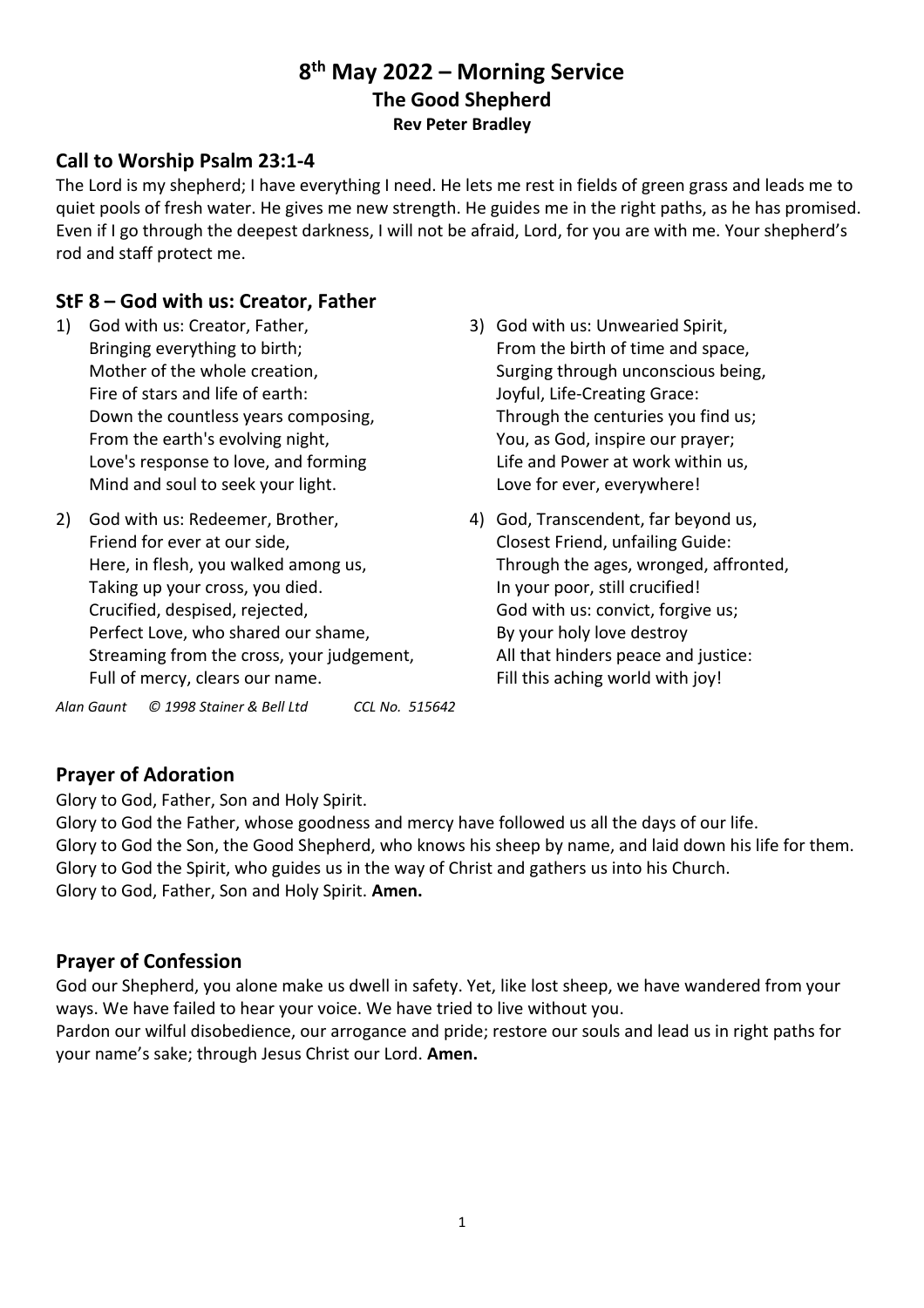#### **Reading: Acts 9:36-43**

In Joppa there was a disciple named Tabitha (in Greek her name is Dorcas); she was always doing good and helping the poor. About that time she became ill and died, and her body was washed and placed in an upstairs room. Lydda was near Joppa; so when the disciples heard that Peter was in Lydda, they sent two men to him and urged him, 'Please come at once!'

Peter went with them, and when he arrived he was taken upstairs to the room. All the widows stood round him, crying and showing him the robes and other clothing that Dorcas had made while she was still with them.

Peter sent them all out of the room; then he got down on his knees and prayed. Turning towards the dead woman, he said, 'Tabitha, get up.' She opened her eyes, and seeing Peter she sat up. He took her by the hand and helped her to her feet. Then he called for the believers, especially the widows, and presented her to them alive. This became known all over Joppa, and many people believed in the Lord. Peter stayed in Joppa for some time with a tanner named Simon.

### **StF 481 – The Lord's my shepherd**

- 1) The Lord's my shepherd, I'll not want; He makes me lie in pastures green, He leads me by the still, still waters, His goodness restores my soul.
- *Ch) And I will trust in you alone, And I will trust in you alone, For your endless mercy follows me, Your goodness will lead me home.*

*Stuart Townend © 1996 Thankyou Music CCL No. 515642*

- 2) He guides my ways in righteousness, And he anoints my head with oil; And my cup - it overflows with joy, I feast on his pure delights.
- 3) And though I walk the darkest path I will not fear the evil one, For you are with me, and your rod and staff Are the comfort I need to know.

### **Reading: John 10:22-30**

Then came the Festival of Dedication[a] at Jerusalem. It was winter, and Jesus was in the temple courts walking in Solomon's Colonnade. The Jews who were there gathered round him, saying, 'How long will you keep us in suspense? If you are the Messiah, tell us plainly.'

Jesus answered, 'I did tell you, but you do not believe. The works I do in my Father's name testify about me, but you do not believe because you are not my sheep. My sheep listen to my voice; I know them, and they follow me. I give them eternal life, and they shall never perish; no one will snatch them out of my hand. My Father, who has given them to me, is greater than all[b]; no one can snatch them out of my Father's hand. I and the Father are one.'

#### **Sermon**

There was once a small dog called Nipper. The dog was a loyal friend of his master, who was called mark. When Mark called, Nipper came running. But tragedy struck, and Mark died, leaving Nipper all alone. Mark's brother, Francis, adopted the little dog, and also inherited a box of his brother's belongings. In the box, was a cylinder phonograph and recordings of Mark's voice. When he played the recordings, it was as if Mark was there in the room. Nipper went and sat close to the phonograph, listening to his master's voice. Francis, who was an artist, decided to commit the scene to canvas, and in 1899 the picture was acquired by a newly formed gramophone company. You can probably guess its name! The picture that Francis Barrand painted was about listening – and about voice recognition.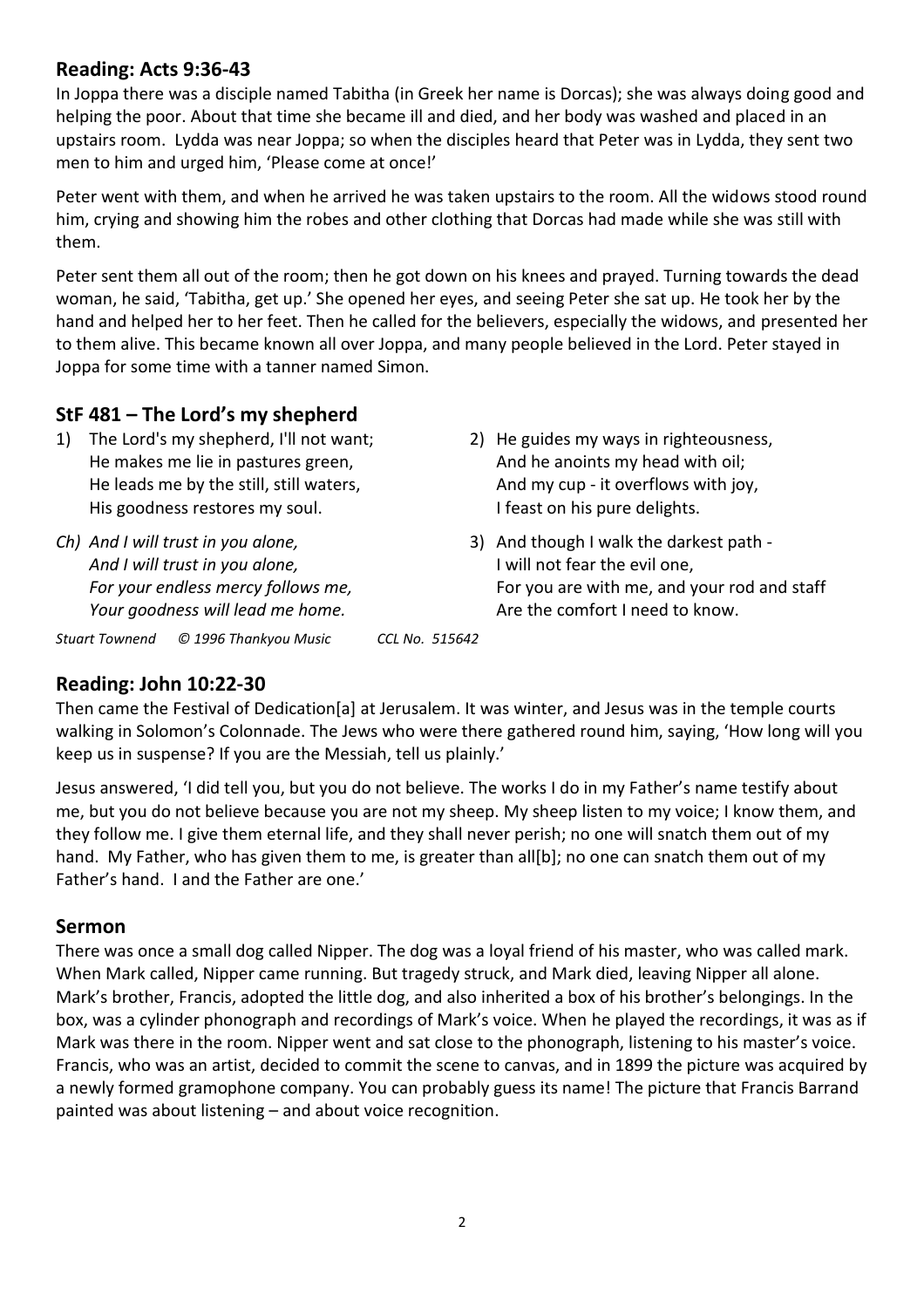Perhaps we sometimes wonder what Jesus' voice was like. Would we recognise him speaking if we could somehow miraculously obtain a recording of him? We know so many of his words – his stories, his parables, his conversations. We know of his life, his death, and his glorious resurrection – but what did he sound like? It's generally agreed by historians that Jesus and his disciples primarily spoke Aramaic, the common language of Judea in the first century AD, most likely a Galilean dialect distinguishable from that of Jerusalem.

But we learn nothing of the sound of his voice. Was it authoritative? Did it lilt? Was it loud or quiet? High or low? We just don't know. We can probably assume that there must have been some quality in Jesus' speaking voice that made people listen. We know that people have been listening to him ever since, and people have been responding to his call. But that is an inward voice – we simply cannot speak of inflection or timbre.

It is recorded in Luke's Gospel that Jesus stood up in the Temple and unrolled the scroll of the prophet Isaiah and read from it – and people listened. He was, after all, a preacher and teacher. His sermon on the mount and many of his dialogues also suggest he was a natural raconteur, a story teller, a public speaker – it's obvious that he could hold people's attention.

It is equally clear that he made people laugh and cry, but his voice also had power to heal sick and raise the dead to life – remember Jairus' daughter, and the raising of Lazarus? He orders demons to leave people; and his voice turned water into wine, and created enough food to feed 5000 from 5 loaves and 2 fish. Then, in the garden on Easter Day, we see Mary Magdalene, whose eyes are blinded by her tears. She cannot see Jesus standing there – she thinks him to be the gardener, but when he says, "Mary", she immediately recognises him. The same is true in another resurrection appearance, at Emmaus. As Jesus broke bread and spoke a blessing, the eyes of the two disciples were opened. Then they remembered that, as he opened the scriptures to them, their hearts were warmed within them. Perhaps, then, we should no longer say that "seeing is believing" – perhaps we ought to say "hearing is believing"!

And so we come to today's Gospel reading. John tells us that Jesus is questioned by the Jewish rulers, and he says to them "My sheep listen to my voice, I know them, and they follow me." Jesus speaks, and people follow. This is true, yesterday, today, and for all eternity. Jesus still speaks to us, and if we choose to listen, the Good Shepherd promises to lead us through our life's journey from beginning to end, through green pastures, beside still waters and in the right paths. Even when we walk through the darkest valleys, we are still called onwards until we reach the house of the Lord where we will dwell for ever.

In the Book of Revelation, it takes this idea of the Psalmist a step further. It tells us that Christ is both the Good Shepherd, and the lamb who sits on the throne of God. The lamb that was slain becomes the Lamb who leads us all to that place where we will hunger and thirst no more, and every tear shall be wiped away from our eyes. Christ the Good Shepherd leads us through life, through death, and into the life to come. His voice calls us, and leads us onwards on every step of our journey.

Today, the fourth Sunday of Easter, is traditionally called "Good Shepherd Sunday". It is also known these days as "Vocations Sunday". The word 'Vocation' comes from a Latin word which means 'call' or 'summons'. It is appropriate, then, to consider Christ's call to each one of us. We are presumably here because Christ has called us already, but what is he now calling us to be and to do? Will we follow him when he calls our name? Do we recognise our Master's voice?

Christ does not stop calling those who have ears to listen.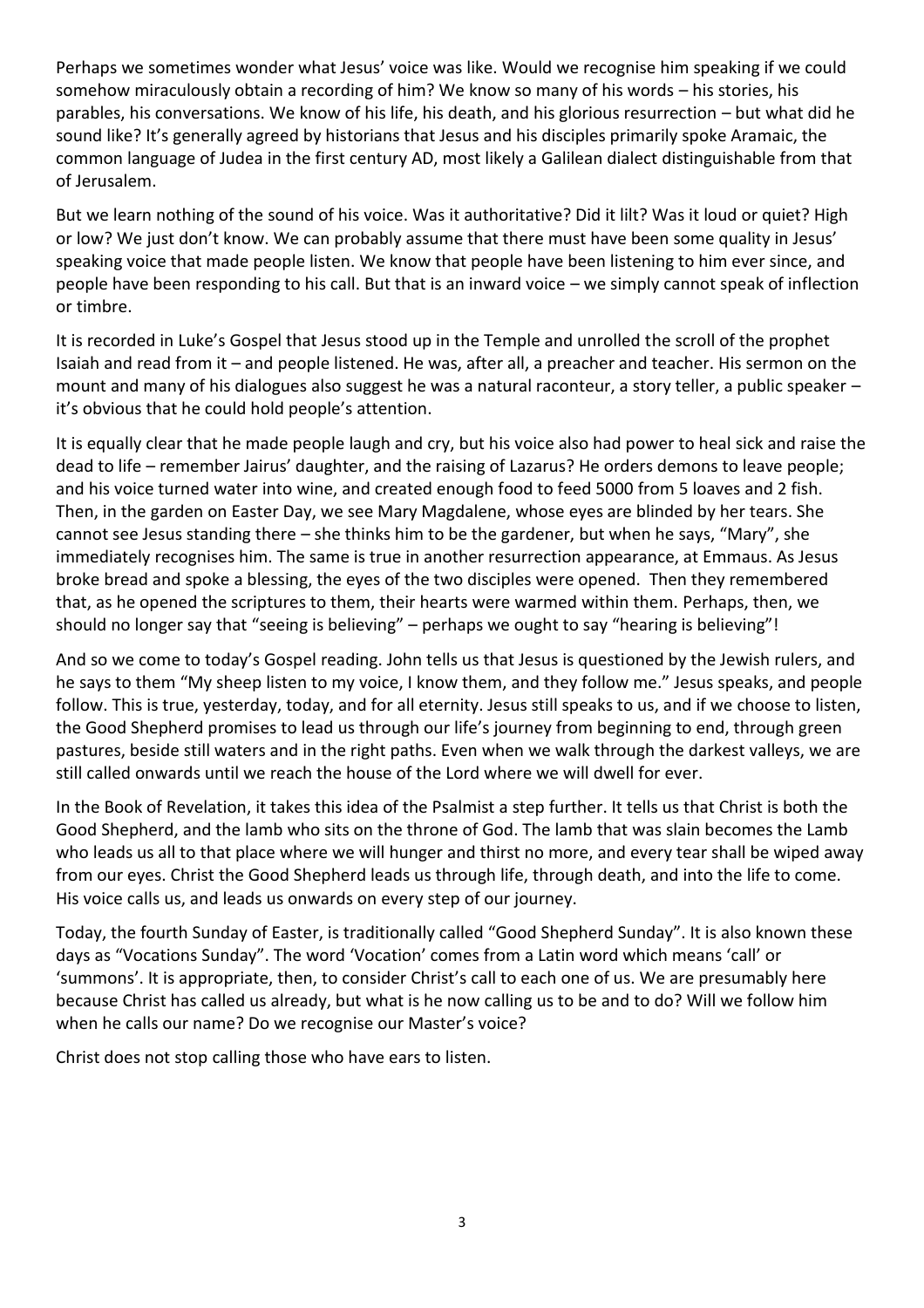### **StF 673 – Will you come and follow me**

1) Will you come and follow Me if I but call your name? Will you go where you don't know and never be the same? Will you let My love be shown? Will you let My name be known, Will you let My life be grown in you and you in Me? 2) Will you leave yourself behind if I but call your name? Will you care for cruel and kind and never be the same? Will you risk the hostile stare

Should your life attract or scare? Will you let Me answer prayer in you and you in Me?

3) Will you let the blinded see if I but call your name? Will you set the prisoners free and never be the same? Will you kiss the leper clean And do such as this unseen, And admit to what I mean in you and you in Me?

- 4) Will you love the 'you' you hide if I but call your name? Will you quell the fear inside and never be the same? Will you use the faith you've found To reshape the world around, Through My sight and touch and sound in you and you in Me?
- 5) Lord, Your summons echoes true when You but call my name, Let me turn and follow You and never

be the same.

In Your company I'll go

Where Your love and footsteps show Thus I'll move and live and grow in You

and You in me.

*John L Bell & Graham Maule © 1987 WGRG Iona Community CCL No. 515642*

#### **Prayers of Intercession**

Good Shepherd, we ask you to be our guide: lead us out of darkness, lead us out of trouble, lead us out of fear, lead us out of death, and bring us to the fullness of life eternal. We rejoice with the whole company of heaven and say, "Salvation belongs to our God." We pray for all pastors and those who have the care of your people; we remember those who are spiritual directors and counsellors. Faithful shepherd, lead us from darkness to light, from death to life eternal.

We pray for all who direct the minds of the young, for teachers, and for all who broadcast through radio and television. We give thanks and pray for those who provide us with food through farming and agriculture, and for those who provide for us in shops and supermarkets. Faithful shepherd, lead us from darkness to light, from death to life eternal.

We remember before you all who have been our teachers and guides. We pray for our local schools and places of learning. And we ask your blessing upon our communities, our homes and our loved ones. We pray for all who have lost direction, for all who have lost faith in themselves, in the world and in their God. We pray for the despondent, the disillusioned and the despairing, for all who feel desperate or distressed, that they may know that God seeks for them and loves them.

We pray for our world, and especially those places where there is conflict. We remember especially the people of Ukraine, particularly those whose homes have been destroyed, and who are having to leave the land that they love to seek shelter elsewhere. We pray for your peace.

We pray for all who are ill or struggling at this time, especially those who are known to us ……[*Silence*] We rejoice that you lead us through the valley of the shadow of death and offer us life eternal. Faithful shepherd, lead us from darkness to light, from death to eternal life. **Amen.**